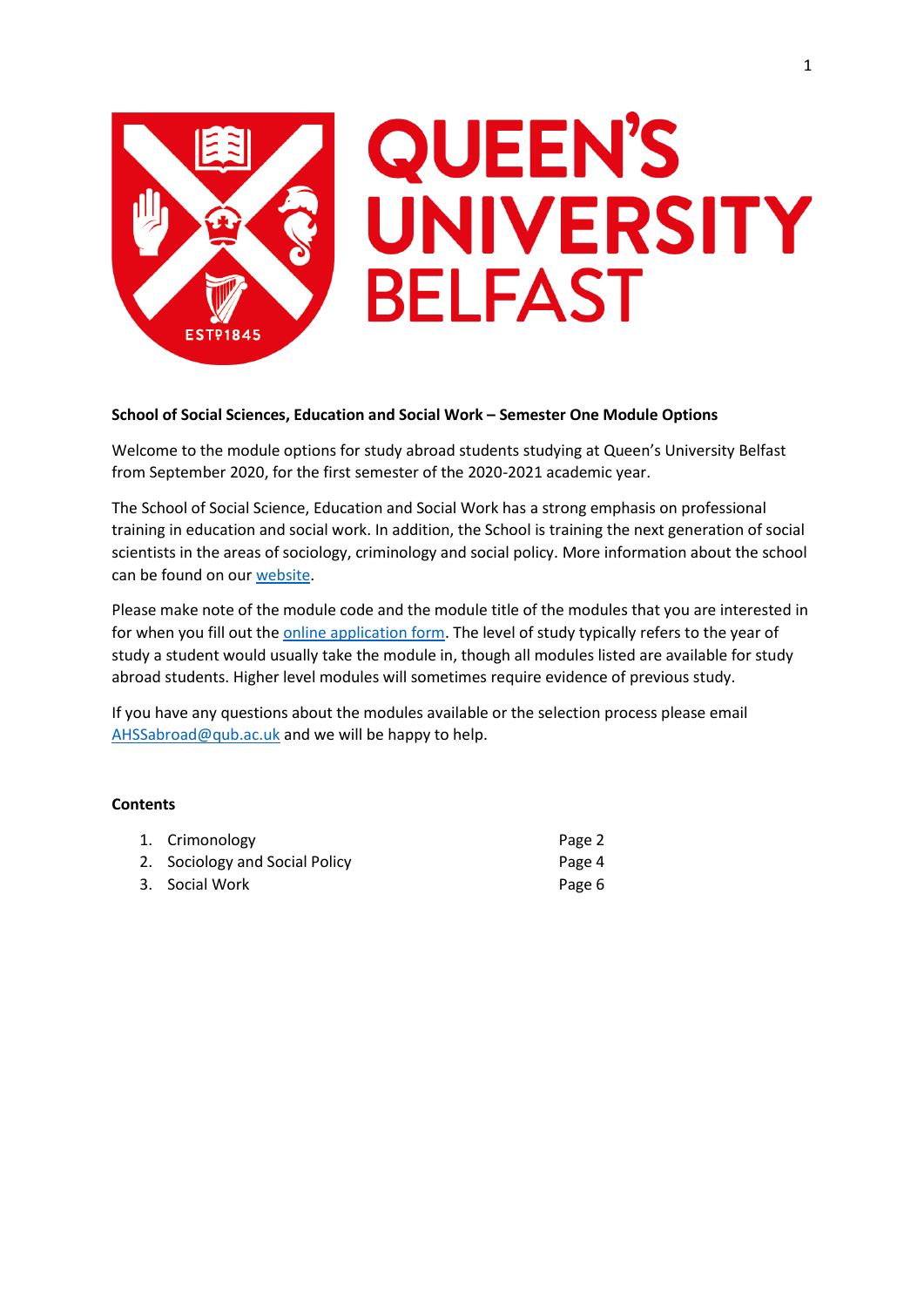# **Criminology**

### **Introducing Criminology**

### *CRM1001 – Level 1*

The module offers a general introduction to criminology and some of the key debates and topics in the subject. The first half of the course (weeks  $1 - 6$ ) introduces some essential background materials for those pursuing study in criminology including an overview of historical and contemporary crime and crime control, the workings of the criminal justice system, sources of information on crime and criminals and an introduction to some theoretical concepts in criminology. The second half of the course (weeks 8-11) introduces a number of key debates and issues in criminology – many of which can and will be studied in greater depth in second and third year criminology modules.

#### **Criminological Theory**

*CRM2001 – Level 2 – Students may need to show evidence of previous study.* This course introduces students to the main theories of crime and deviance. It takes a historical approach to exploring the main developments in criminological theory.

#### **Crime and Society**

### *CRM2005 – Level 2*

The module is about crime, which is often defined in terms of behaviour that violates the criminal law. However, this legalistic definition needs to be examined more critically. For example, why are some harmful behaviour's treated as criminal whereas others are not? How do class and gender affect involvement in crime and the response to criminality? Why do we focus on 'street crime' when 'suite' and 'state' crime are often much more damaging? The primary objective of this module is to challenge students' perceptions about crime and criminals. In doing so, the module is organised under three broad sub-headings: Street Crime, Suite Crime and State Crime. This module is global in scope and draws largely on scholarly research and informed journalistic accounts to help students develop a broader critical awareness of crime and society.

### **Punishment, Penal Policy and Prison**

*CRM3001 – Level 3 – Students may need to show evidence of previous study.*

The aim of this module is to provide students with a critical understanding of the nature and issues surrounding punishment, penal policy and imprisonment. There is a concentration on the use of imprisonment, and the problems associated therewith, but other forms of punishment (or 'treatment' of offenders) are also considered. The module will explore the theories behind punishment – the justification for applying penal sanctions to transgressors of the criminal law – before focussing on how the use of prison has come to dominate the penal landscape in many modern societies. Some of the specific issues associated with the modern use of prison will as be explored. For example, issues such as prison violence, order and control, accountability, equality and diversity and the effects of imprisonment. Alternatives to imprisonment will also be considered in light of more general issues in the sociology of punishment and control. Throughout the course issues will be considered in terms of international (and historic) comparisons and contexts with, where applicable, specific reference to Northern Ireland will be made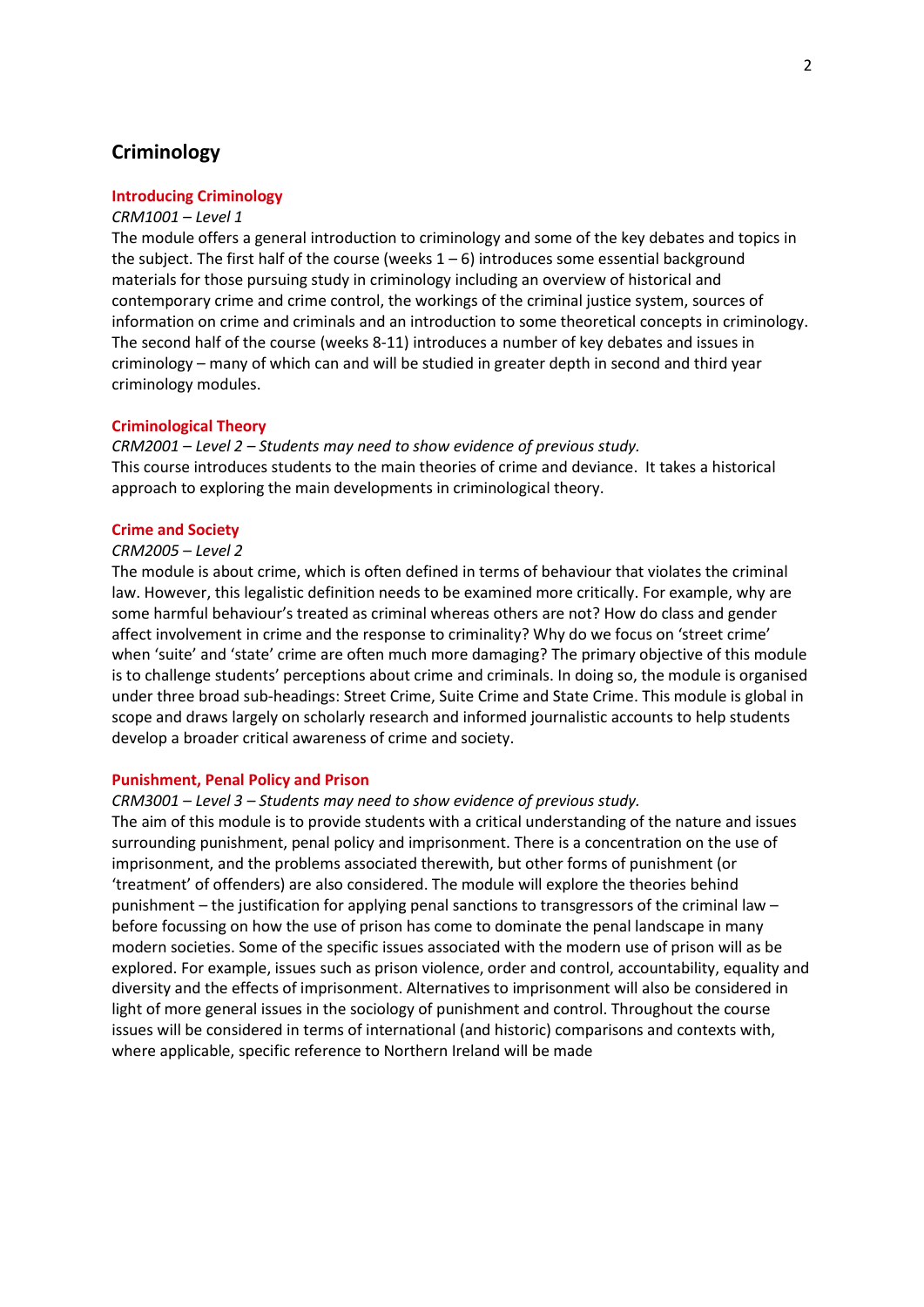### **Psychological Perspectives on Crime**

*CRM3005 – Level 3 – Students may need to show evidence of previous study.*

This module examines the contribution of psychology to our understanding of crime, criminals and the operation of the Criminal Justice System. The course is organised around three basic themes. The first theme considers psychological theories of crime and offending behaviour. It will examine how neuropsychology, psychological characteristics and psychological disorders help explain patterns of offending behaviour. It will also consider the social psychology of group offending. The second theme considers the psychological dimensions of more serious and violent crime, including murder, sexual violence and terrorism. The final theme considers the intersection of psychology and the criminal justice system, from the initial investigation of crimes through to the sentencing and rehabilitation of offenders.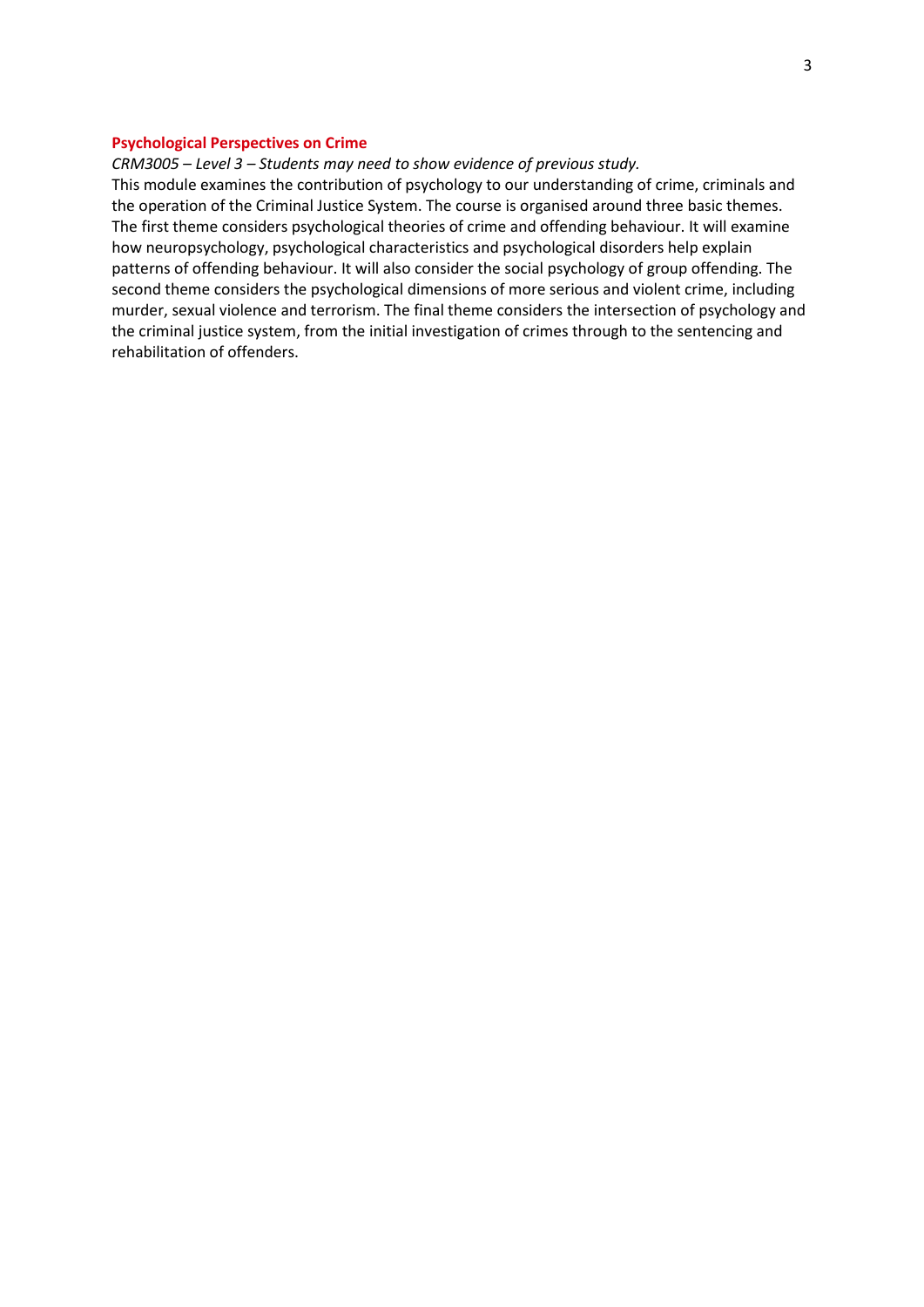# **Sociology and Social Policy**

### **Rethinking Society**

#### *SOC1001 – Level 1*

This module offers a general introduction to the discipline of sociology for those with no experience of studying sociology before. Its primary objective is to initiate students to sociological thinking. Sociology does not rely on our subjective experience and general ideas commonly shared within the society (beliefs, customs, traditions, values, norms); its critical way of thinking and its methods allow us to discover aspects of social life that most people are unaware of. This will be done through a diversity of topics such as social class, suicide, race, gender, disability, globalisation, violence and other social phenomena. The module will provide a background for those intending to study sociology in the second and third years, but also acts as a stand-alone sociology course for those who do not intend to study it further.

#### **Visualising the Social World**

*SQM1001 – Level 1 – Availability for Study Abroad students determined on a case-by-case basis, subject to departmental consent.*

The module introduces students to the visual presentation of quantitative data. By establishing a basic working knowledge of measurement procedures, data sources, and appropriate conventions in quantitative data visualisation, it introduces students to basic graphic functions in spreadsheet and geographical information system packages. Students will gain experience in the selection of appropriate graphics for different kinds of variables, in the construction of basic datasets from secondary data sources, and in the mapping of spatial data.

#### **Introducing Social Policy**

*SPY1004 – Level 1 – Students may need to show evidence of previous study.*

The module offers a general introduction to Social Policy as an applied academic subject. Students will be encouraged to take a broad perspective on how social policies are implemented by examining political, economic and social perspectives on human needs and wants. The second half of the course introduces social security, taxes, benefits and their implications for citizenship. The course offers a useful entry point to Social Policy; piquing students' interest in core theories and principles which they will explore in more detail in second and third year social policy modules

#### **The Power of Social Theory**

### *SOC2001 – Level 2*

This module provides an introduction to social theory. The development of sociological thought is traced from initial forumulations in the late 18th c. through to the work of contemporary theorists. As well as explaining the nature of various sociological perspectives, the module will show how these can be used to help us understand particular events and problems that occur in the social world.

#### **Quantitative Research Skills**

*SOC2004 – Level 2 – Students may need to show evidence of previous study and will be determined on a case-by-case basis.*

Methods of quantitative data analysis, involving the use of computer packages for statistical analysis.

#### **Welfare in Theory and Practice**

*SPY2002 – Level 2 – Students may need to show evidence of previous study.* This course reviews key concepts and traditions in political philosophy and social theory which have affected the development of a number of welfare regimes internationally and historically.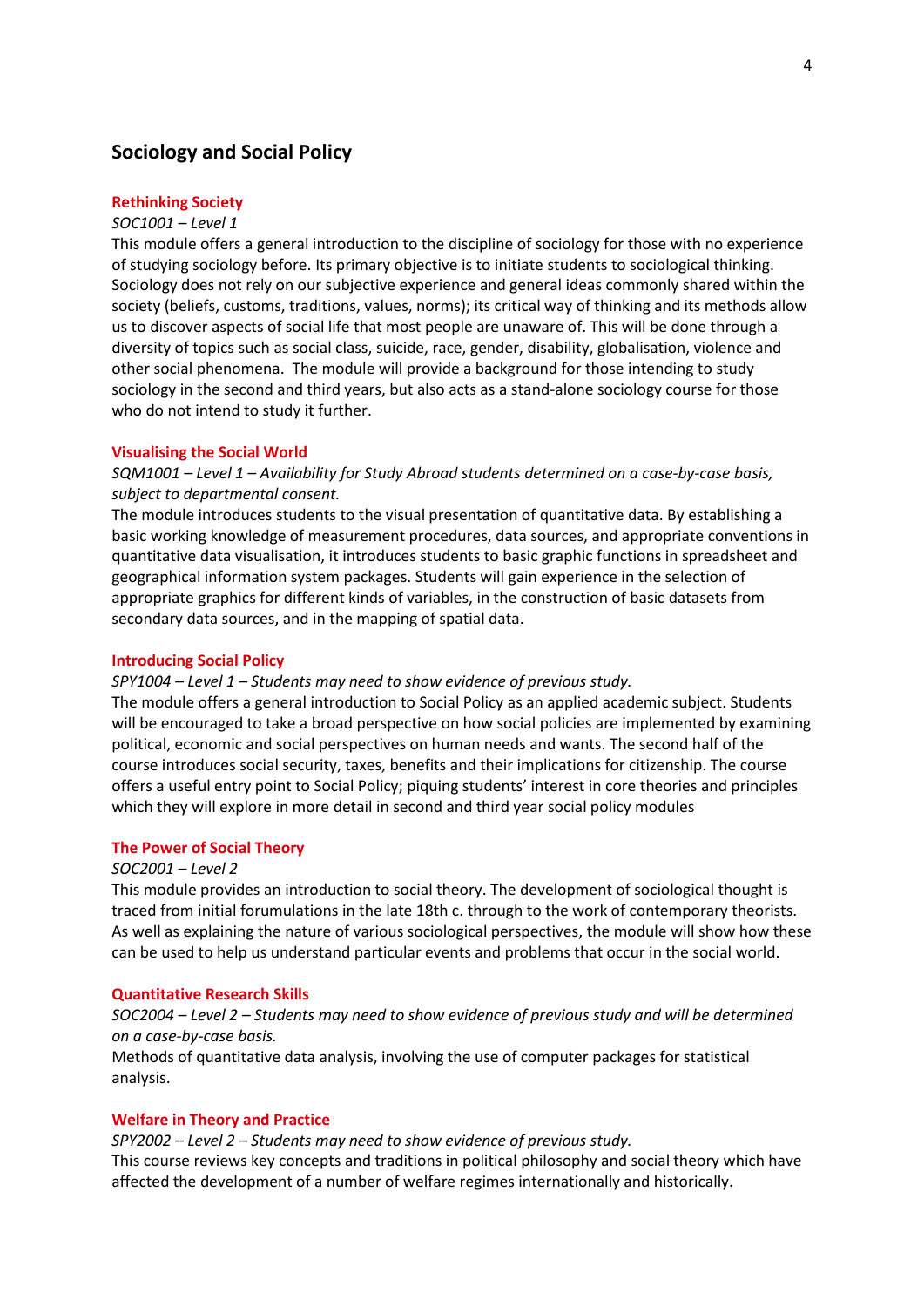### **Modern Families: Intimate and Personal Relationships**

### *SOC3028 – Level 3 – Students may need to show evidence of previous study and will be determined on a case-by-case basis.*

This module will focus on the sociological theory and research on the family and it will do so by examining both the scholarship on the family and the place of the family in different European societies. The history and current state of the family in Northern Ireland will be examined in the immediate context of family studies in both the UK and Ireland and in the broader context of other European societies. Both theoretical and empirical work will be considered.

#### **Norms and Social Change**

# *SOC3050 – Level 3 – Students may need to show evidence of previous study and will be determined on a case-by-case basis.*

This module explores some of the central concerns of sociology, namely the interplay between social norms, institutionally anchored social roles, and complex and contested identities. The focus is on theoretical approaches and debates as they address a number of social phenomena, including the dynamics of social stigma, gender, family life, work, collective/cultural identities, honour codes and rationales for punishment (the precise range of topics may vary from year to year).

### **Social Identity: Differences and Inequalities**

# *SQM3003 – Level 3 – Students may need to show evidence of previous study and will be determined on a case-by-case basis, subject to departmental consent.*

In this module we will explore various aspects of identity, difference and social inequalities across a range of contexts. We will focus on the nature and extent of major social and cultural inequalities within society, in areas such as education, health, class, ethnicity, gender, age and social capital. The module examines how inequality not only shapes societies, but also affects our everyday lives. By considering various theoretical models of how inequality is maintained and reproduced, this module encourages students to challenge both classical theories (for example, those which see inequality as the result of class conflict) and more current arguments (for example, those which see class is of declining significance in the light of other social divisions such as gender or age), by engaging with empirical evidence.

#### **Disability and Society**

## *SPY3014 – Level 3 – Pre-requisites will apply Students may need to show evidence of previous study and will be determined on a case-by-case basis.*

This module examines the different positions of disabled and non-disabled men and women in Britain and Ireland in relation to social rights and public services. Students will consider how social protection systems, (social security and labour market policies) and other social policies produce these different outcomes. Students will also examine institutional responses to existing forms of disability discrimination, disadvantage and inequality. Students will be introduced to the social model of disability and consider its implications for policy and practice.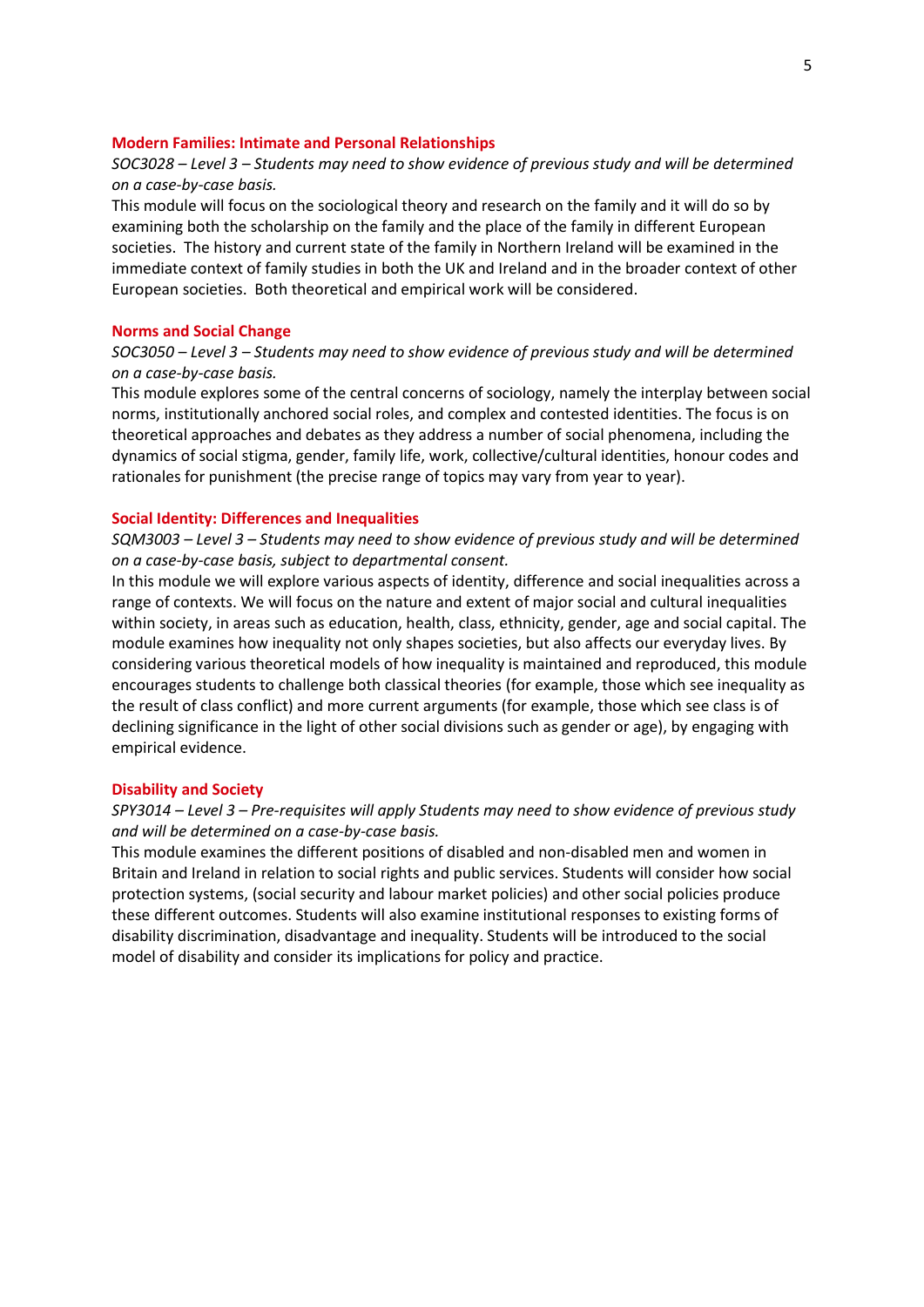# **Social Work**

### **Preparation for Practice Learning**

# *SWK1003 – Level 1 – Only available to students who are enrolled on Social Work degree at home institution.*

The module will introduce students to skills and methods for social work practice. Lectures will introduce students to the basic knowledge, values and skills required at each stage of the social work process. In skills workshops students will put their learning into practice using role play, video and audio equipment. These workshops will focus on individual skills including student's ability to communicate effectively and to develop professional working relationships. In theory tutorials students will develop their knowledge of the application of social work theory and methods to practice using case studies and group discussion activities.

### **Law for Social Workers**

### *SWK1004 – Level 1 – Only available to students who are enrolled on Social Work degree at home institution.*

Students will acquire an understanding of the legislation underpinning key areas of social work practice in Northern Ireland. It will also provide consideration of the current procedural and practice issues faced by social workers in implementing the legislation. Where possible, each area of legislation will be addressed by speakers from the legal and social work professions. Students will have an opportunity to apply and deepen their understanding of legislation through the use of case studies.

#### **Introduction to Social Work**

### *SWK1005 – Level 1 – Only available to students who are enrolled on Social Work degree at home institution.*

This module will provide: an introduction to social work knowledge, skills and values; provide the opportunity to explore the context of social work practice in Northern Ireland and internationally; and outline the relevance of sociology, psychology and social policy to social work.

#### **Social Work in Context**

### *SWK2006 – Level 2 – Only available to students who are enrolled on Social Work degree at home institution.*

This module will provide an overview of a range of core social work theories and methods of intervention with an emphasis on the context in which they are used. It will provide students with a tool to develop critical understanding of the moral and antioppressive dimensions to professional practice interventions. Students will be enabled to develop a critical perspective in values and AOP with an emphasis on working in a diverse contexts and settings.

#### **Law for Social Workers**

# *SWK2003 – Level 2 – Only available to students who are enrolled on Social Work degree at home institution.*

The sequence is organised to enable students to acquire an understanding of the legislation underpinning key areas of social work practice in Northern Ireland. It will also provide consideration of the current procedural and practice issues faced by social workers in implementing the legislation. Where possible, each area of legislation will be addressed by speakers from the legal and social work professions. Students will have an opportunity to apply and deepen their understanding of legislation through the use of case studies.